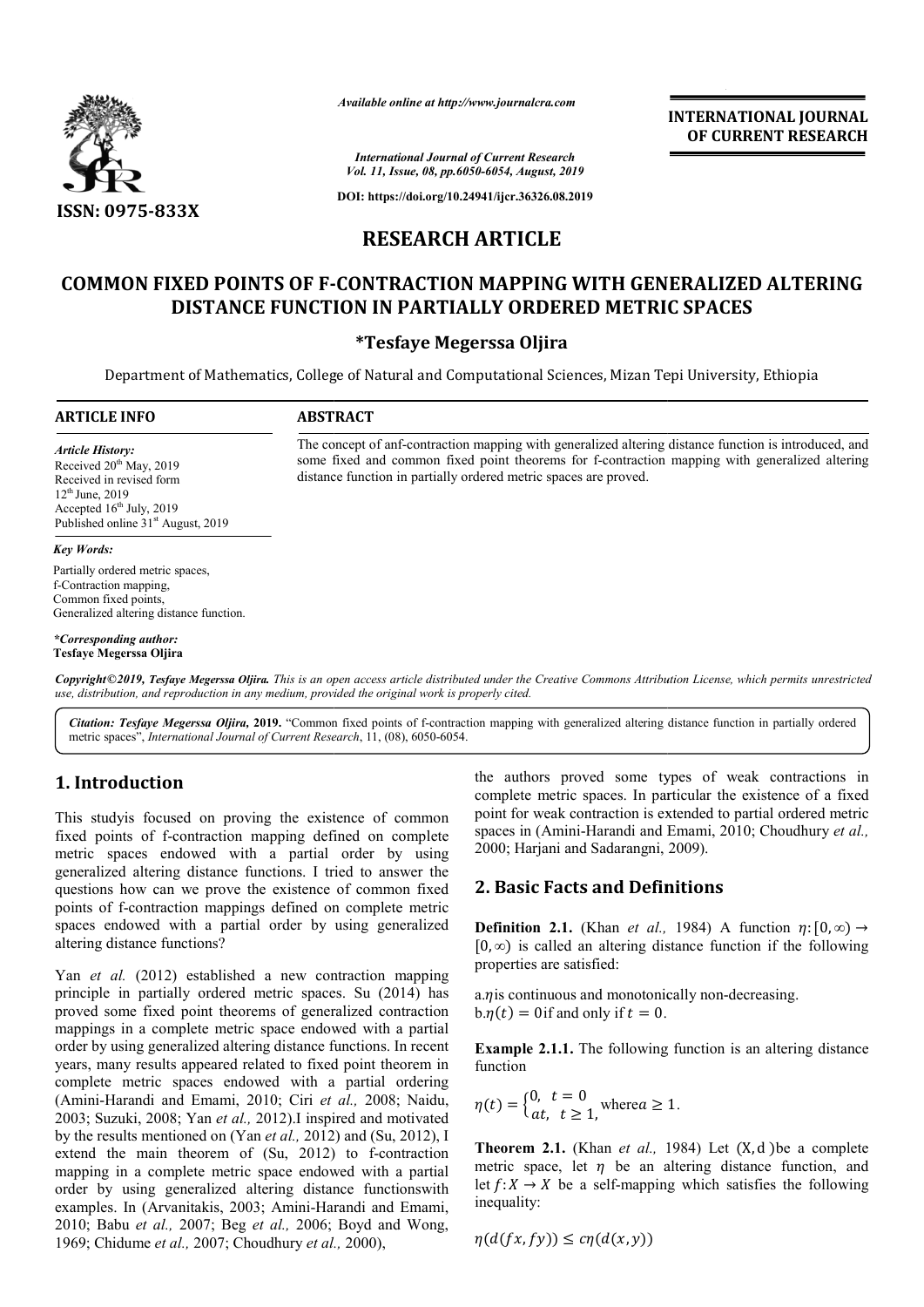for all  $x, y \in X$  and for some  $0 \leq c < 1$ . Then f has a unique fixed point.

**Definition 2.2.** (Ciri *et al.,* 2008) We shall say that the mapping  $\overline{S}$  is f-non-decreasing (resp. f-non-increasing) if  $fx \leq fy \Rightarrow Sx \leq Sy$  (respectively  $fx \leq fy \Rightarrow Sy \leq Sx$ ) holds for each  $x, y \in X$ .

**Definition 2.3.** Consider a function  $S: \mathbb{R} \to \mathbb{R}$  and a point  $x_0 \in$  $\mathbb{R}$ . The function S is said to be upper (resp. lower) semicontinuous at the point  $x_0$  if

$$
S(x_0) \ge \lim_{x \to x_0} \sup S(x), \text{ (resp. } S(x_0) \le \lim_{x \to x_0} \inf S(x)).
$$

**Theorem 2.2.** (Su, 2014) Let(X,  $\leq$ ) be a partially ordered set and suppose that there exists a metric din  $X$  such that  $(X, d)$  is a complete metric space. Let  $T : X \to X$  be a continuous and nondecreasing mapping such that

 $\eta(d(Tx, Ty)) \leq \varphi(d(x, y)), \forall y \leq x,$ 

where  $\eta$  is a generalized altering distance function and $\varphi$ : [0, ∞) → [0, ∞)is a right uppersemi-continuous function with the condition:  $\eta(t) > \varphi(t)$  for all  $t > 0$ . If there exists  $x_0 \in$ X such that  $x_0 \leq T x_0$ , then T has a fixed point.

**Definition 2.4** Let f and Sbe self maps of a metric space  $(X, d)$ . The pair  $(f, S)$  is called occasionally weakly compatible (OWC) if there exists  $x \in X$  which is a coincidence point for  $f$  and  $S$  at which  $f$  and  $S$  commute (i.e. if  $f(S(x)) = S(f(x))$  for some  $x \in C(f, S)$ .

## **3. Main result**

**Definition 3.1.** Let  $(X, d)$  be a metric space and  $S, f: X \rightarrow X$  be two self-maps. A mapping S is said to be f-contraction with generalized altering distance function if there exist  $\eta \in H$ and  $\varphi \in \Phi$  such that

 $\eta(d(Sx, Sy)) \leq \varphi(d(fx, fy))$  for all  $x, y \in X$ .

**Definition 3.2.** A point  $y \in X$  is called point of coincidence of two mappings  $f, S: X \to X$  if there exists a point  $x \in X$  such that  $y = fx = Sx$ . In this case x is called the coincidence point of  $f$  and  $S$  and the set of coincidence points of  $f$  and  $S$  is denoted by  $C(f, S)$ .

**Definition 3.3.** Let  $(X, d)$  be a metric space and  $f, S$  be two self-mappings on  $(X, d)$ . A point  $z \in X$  is said to be a common fixed point of f and Sif  $fz = Sz = z$ .

**Theorem 3.1.** Let  $(X, \leq)$  be a partially ordered set and suppose that there exists a metric don X such that  $(X, d)$  is a complete metric space. Let  $f, T: X \to X$  be two continuous self-maps on  $X$  satisfying the following conditions:

i)  $TX \subset fX$ ; ii)  $fX$  is closed; iii) $T$  is f-non-decreasing; iv) there exists  $x_0 \in X$  such that  $fx_0 \leq Tx_0$ ; v)if  $z \in C(f,T)$ , then  $fz \leq f(fz)$ .

Such that

$$
\eta(d(Tx,Ty)) \le \varphi(d(fx,fy)), \ \forall x, y \in X \ \text{with, } fy \le fx(1)
$$

where $\eta$  is a generalized altering distance function and  $\varphi$ : [0, ∞) → [0, ∞) is a right upper semi-continuous function with the condition $\eta(t) > \varphi(t)$ ,  $\forall t > 0$  and  $\varphi(t) = 0 \Leftrightarrow t = 0$ . Then  $f$  and  $T$  have a coincidence point. Furthermore if  $f$  and  $T$ are occasionally weakly compatible maps, then  $f$  and  $T$  have common fixed point, in  $X$ .

**Proof.** From condition (iv) we have  $x_0 \in X$  such that  $fx_0 \leq$  $Tx_0$ . Since  $TX \subset fX$ , we can choose  $x_1 \in X$  such that  $fx_1 =$  $Tx_0$ . Again from  $TX \subset fX$ , we can choose  $x_2 \in X$  such that  $fx_2 = Tx_1$ . Continuing this process, we can choose a sequence  $\{y_n\}$  which is called Jungck sequence in X such that

$$
fx_{n+1} = Tx_n = y_n, \forall n \ge 0. \tag{2}
$$

Since  $fx_0 \preccurlyeq Tx_0$  and  $fx_1 = Tx_0$ , we have  $fx_0 \preccurlyeq fx_1$ . Then by (iii), we have

$$
Tx_0 \le Tx_1. \tag{3}
$$

Thus by (2) we obtain  $fx_1 \leq fx_2$ . Again by (iii), we have

$$
Tx_1 \leq Tx_2. \tag{4}
$$

That is  $fx_2 \leq fx_3$ . Continuing this process we obtain

$$
Tx_0\preccurlyeq Tx_1\preccurlyeq Tx_2\preccurlyeq Tx_3\preccurlyeq \cdots\preccurlyeq Tx_n\preccurlyeq Tx_{n+1}\preccurlyeq \cdots. \hspace{1cm} (5)
$$

Now considering (2) (i.e.  $y_n = Tx_n = fx_{n+1}$ ), from (5) we note that  $y_n$  and  $y_{n+1}$  are comparable  $n \geq 0$ .

**Case (i)** Suppose  $y_{n_0} = y_{n_0+1}$  for some  $n_0 \in \mathbb{N}$ .

Since  $y_{n_0} = fx_{n_0+1} = Tx_{n_0}$  and  $y_{n_0+1} = Tx_{n_0+1}$ , we get  $f x_{n_0+1} = T x_{n_0+1}$ . This implies  $x_{n_0+1}$  is a coincidence point of f and T and hence  $x_{n_0+1} \in C(f,T)$  so that  $C(f,T) \neq \emptyset$ .

Since  $f$  and  $T$  are occasionally weakly compatible, there exist  $p \in C(f,T)$  such that  $fTp = Tfp$ . Now let  $q = fp = Tp$ . Then we have  $fq = Tq$ .

Next we show that  $Tq = fq = q$ .

Suppose that  $Tq \neq q$ . Then by condition (v), we have  $fp \leq$  $f(fp) = fq$  and hence using the contraction condition (1) we obtain

$$
\eta(d(Tq,q)) = \eta(d(Tq,Tp)) \le \varphi(d(fq,fp)) = \varphi(d(Tq,q)) \n< \eta(d(Tq,q)),
$$

which implies  $\eta(d(Tq, q)) < \eta(d(Tq, q)),$ a contradiction, since  $d(Tq, q) > 0$ . Thus,  $q = Tq = fq$ .

**Case (ii)** Suppose that  $y_n \neq y_{n+1}$ ,  $\forall n \in \mathbb{N}$ .

Now from the contractive condition (1), we obtain

$$
\eta(d(y_{n+1}, y_n)) = \eta(d(Tx_{n+1}, Tx_n)) \le \varphi(d(fx_{n+1}, fx_n))
$$
  
=  $\varphi(d(y_n, y_{n-1})) < \eta(d(y_n, y_{n-1})).$ 

This implies that

$$
\eta(d(y_{n+1}, y_n)) < \eta(d(y_n, y_{n-1}))
$$
\n(6)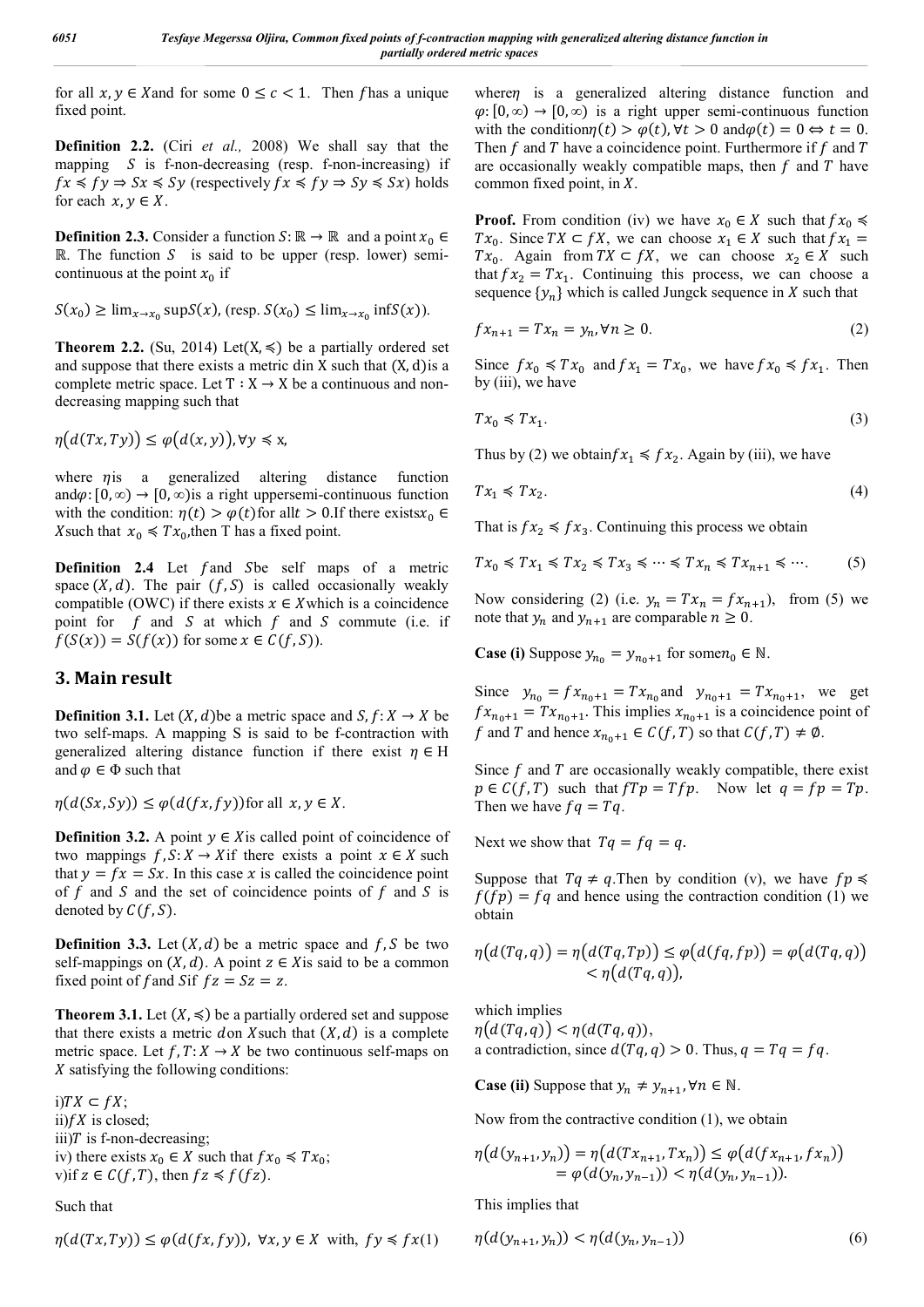By the non-decreasingness of  $\eta$ , from (6) we get

$$
d(y_{n+1}, y_n) < d(y_n, y_{n-1}) \tag{7}
$$

Hence, the sequence  $\{d(y_n, y_{n+1})\}$  is a decreasing sequence and consequently there exists  $r \geq 0$  such that

$$
d(y_{n+1}, y_n) \to r, \text{ as } n \to \infty
$$

Now we claim that  $r = 0$ . Suppose  $r > 0$ .

$$
\eta(d(Tx_{n+1}, Tx_n)) \le \varphi\big(d(fx_{n+1}, fx_n)\big) \tag{8}
$$

Considering the non-decreasingness of  $\eta$  and the upper semicontinuity of  $\varphi$ , and letting  $n \to \infty$  in (8) we get

$$
\eta(r) \le \lim_{n \to \infty} \sup \eta(d(y_{n+1}, y_n)) \le \lim_{n \to \infty} \sup \varphi(d(y_n, y_{n-1})) \le \varphi(r).
$$

Hence, we have  $\eta(r) \leq \varphi(r)$ .

Consequently, we obtain  $\eta(r) < \eta(r)$ ,

which is impossible since  $r > 0$ . Thus  $r = 0$ . Hence  $d(y_{n+1}, y_n) \to 0$  (9)

Here we claim that  $\{y_n\}$  is a Cauchy sequence.

Now, suppose that  $\{y_n\}$  is not a Cauchy sequence. Then there exists a positive real number  $\varepsilon$  such that for a given  $N \in \mathbb{N}$ there exists  $m, n \in \mathbb{N}$  such that  $m > n > N$  and  $d(y_m, y_n) \ge \varepsilon$ . Since  $\{d(y_{n+1}, y_n)\}\)$  converges to zero, it follows that there exist strictly increasing sequences  ${n_k}$  and  ${m_k}$ ,  $k \ge 1$  of positive integers such that  $1 < n_k < m_k$ ,

$$
d(y_{m_k}, y_{n_k}) \ge \varepsilon, \qquad \forall k \ge 1 \tag{10}
$$

and

$$
d(y_{m_k-1}, y_{n_k}) < \varepsilon \tag{11}
$$

Using the triangular inequality and the conditions (10) and (11) we have

$$
\varepsilon \le d(y_{m_k}, y_{n_k}) \le d(y_{m_k}, y_{m_k-1}) + d(y_{m_k-1}, y_{n_k}) < d(y_{m_k}, y_{m_k-1}) + \varepsilon
$$

Letting  $k \to \infty$  and using (7), we obtain

$$
\lim_{k \to \infty} d\big(\mathbf{y}_{m_k}, \mathbf{y}_{n_k}\big) = \varepsilon \tag{12}
$$

Using the triangular inequality, we obtain

$$
d(y_{m_k-1}, y_{n_k-1}) \le d(y_{m_k-1}, y_{m_k}) + d(y_{m_k}, y_{n_k}) + d(y_{n_k}, y_{n_k-1}),
$$

and

$$
d(y_{m_k}, y_{n_k}) \le d(y_{m_k}, y_{m_k-1}) + d(y_{m_k-1}, y_{n_k-1}) + d(y_{n_k-1}, y_{n_k}).
$$

Now letting  $k \to \infty$  in the above two inequalities and using (12), we have

$$
\lim_{k \to \infty} d(y_{m_k - 1}, y_{n_k - 1}) = \varepsilon \tag{13}
$$

Since  $\eta$  is non-decreasing on [0,  $\infty$ ), from (10) we have,

$$
\eta(\varepsilon) \le \eta\left(d\left(y_{n_k}, y_{m_k}\right)\right), \forall k \ge 1,\tag{14}
$$

As  $m_k > n_k$ , by (5),  $y_{m_{k-1}}$  and  $y_{n_{k-1}}$  are comparable. So from the condition  $(1)$ , using  $(5)$  and the upper semi-continuity of $\varphi$ , we have

$$
\eta(\varepsilon) \le \limsup_{k \to \infty} \eta\left(d\left(y_{m_k}, y_{n_k}\right)\right) = \limsup_{k \to \infty} \eta\left(d\left(Tx_{m_k}, Tx_{n_k}\right)\right)
$$
  

$$
\le \limsup_{k \to \infty} \varphi\left(d\left(y_{m_k-1}, y_{n_k-1}\right)\right) \le \varphi(\varepsilon).
$$

This implies  $\eta(\varepsilon) \leq \varphi(\varepsilon) < \eta(\varepsilon),$ 

which is impossible since  $\epsilon > 0$ .

Thus the sequence  $\{y_n\}$  is a Cauchy sequence in X.

Since  $(X, d)$  is a complete metric space, there exists  $y \in X$ such that  $y_n \to y$  as  $n \to \infty$ .

By  $(2), \{y_n\} \subseteq fX$  where  $y_n = fx_{n+1}$ , for each  $n = 1, 2, 3, \dots$ and  $fX$  is closed then there exists  $p \in X$  such that  $y = fp$ .

Next we show that  $Tp = y$ .

Now by the continuity of  $f$  and  $T$ , we obtain

$$
\eta(d(Tp, y)) = \eta\left(d\left(Tp, \lim_{n \to \infty} Tx_n\right)\right)
$$

$$
= \eta\left(d\left(Tp, T(\lim_{n \to \infty} x_n)\right)\right)
$$

$$
\leq \varphi\left(d\left(fp, f(\lim_{n \to \infty} x_n)\right)\right)
$$

$$
= \varphi\left(d\left(fp, \lim_{n \to \infty} fx_n\right)\right)
$$

$$
= \varphi(d(fp, fp)) = 0.
$$

This implies that  $\eta(d(Tp, y)) = 0$  and hence  $d(Tp, y) = 0$ . As a result we have

$$
Tp = y = fp \tag{15}
$$

Thus  $p$  is a coincidence point of  $f$  and  $T$ , which implies  $C(f, T) \neq \emptyset$ . Since f and T are occasionally weakly compatible pair of self maps, f and T commute at some  $z \in$  $C(f, T)$ .

Now set  $w = fz = Tz$ . Since f and T are occasionally weakly compatible,

$$
fw = f(Tz) = T(fz) = Tw,
$$
  
which implies

$$
fw = Tw \tag{16}
$$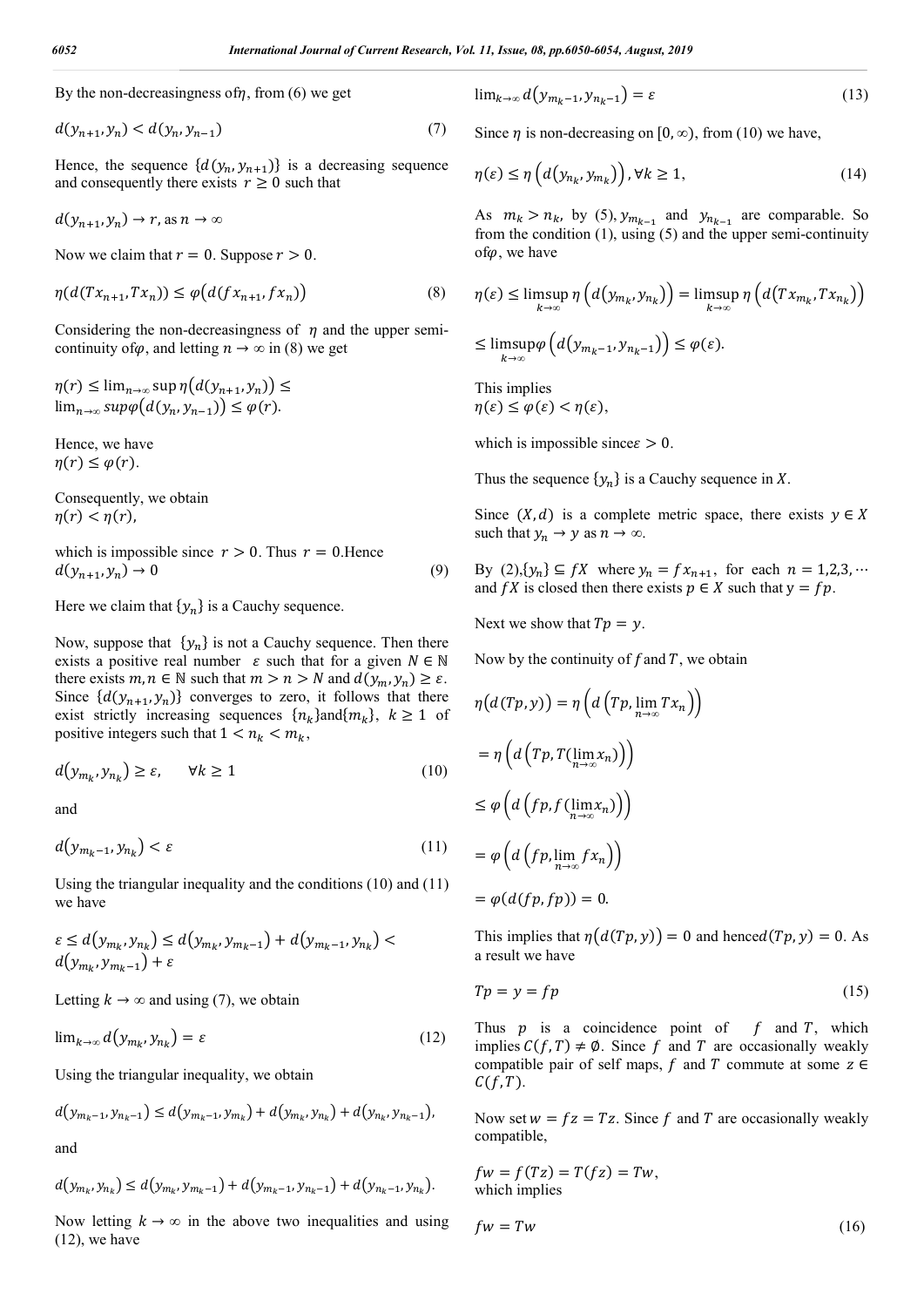Next we claim that  $fw = Tw = w$ . Suppose  $Tw \neq w$ . By the condition (v), we have

$$
fz \leq f(fz) = fw.
$$

Then

$$
\eta(d(Tw, w)) = \eta(d(Tw, Tz)) \le \varphi(d(fw, fz)) = \varphi(d(Tw, w)) < \eta(d(Tw, w))
$$

which implies that

 $\eta(d(Tw, w)) < \eta(d(Tw, w)),$ 

a contradiction. Thus  $Tw = w$ . And hence by (15), we have

 $fw = Tw = w$ .

Thus, we have proved that  $f$  and  $T$  have a common fixed pointin  $X$ .

The following is an example in support of Theorem 3.1.

**Example 3.1.1.** Let  $X = \{-2, -1, 0, 1\}$ . We define a partial order " $\leq$ " on *X* by

 $\leq$  = {(-2, -2), (-1, -1), (0,0), (1,1), (0, -1), (1,0), (1, -1)}.

Let *d* be the usual metric on *X*. Define  $f, T: X \rightarrow X$  by

 $f(-1) = 1, f(0) = 0, f(1) = -2, f(-2) = -1$ , and  $T(-1) = 0, T(0) = 0, T(1) = 1, T(-2) = 0.$ 

Then  $T(X) = \{0,1\}$  and  $f(X) = \{-2, -1, 0, 1\}$  and hence  $T(X) \subset f(X)$  and  $f(X) = \{-2, -1, 0, 1\}$  is closed.

Next we show that  $T$  is f-non-decreasing.

 $-2 = f(1) \le f(1) = -2 \Rightarrow 1 = T(1) \le T(1) = 1;$  $-1 = f(-2) \le f(-2) = -1 \Rightarrow 0 = T(-2) \le T(-2) = 0;$  $0 = f(0) \le f(0) = 0 \Rightarrow 0 = T(0) \le T(0) = 0;$  $1 = f(-1) \le f(-1) = 1 \Rightarrow 0 = T(-1) \le T(-1) = 0;$  $0 = f(0) \le f(-2) = -1 \Rightarrow 0 = T(0) \le T(-2) = 0;$  $1 = f(-1) \le f(0) = 0 \Rightarrow 0 = T(-1) \le T(0) = 0$ ; and  $1 = f(-1) \le f(-2) = -1 \Rightarrow 0 = T(-1) \le T(-2) = 0.$ 

This shows that  $T$  is f-non-decreasing. We also observe that  $f(1) \leq T(1)$  and  $z = 0 \in C(f,T)$  such that  $f z \leq f f z$ .

Now we show that  $f$  and  $T$  satisfy the contraction condition of Theorem 3.1 with  $\eta(t) = \frac{1}{2}t$  and  $\varphi(t) = \frac{1}{3}t$ .

$$
\eta\left(d\big(T(0), T(-2)\big)\right) = 0 \le \frac{1}{3} = \varphi\big(d(0, -1)\big) \n= \varphi\big(d\big(f(0), f(-2)\big)\big); \n\eta\big(d\big(T(-1), T(0)\big)\big) = 0 \le \frac{1}{3} = \varphi\big(d(1, 0)\big) = \n\varphi\big(d\big(f(-1), f(0)\big)\big); \text{and } \eta\big(d\big(T(-1), T(-2)\big)\big) = 0 \le \frac{2}{3} = \n\varphi\big(d(1, -1)\big) = \varphi\big(d\big(f(-1), f(-2)\big)\big).
$$

Thus, the pair of mappings  $f$  and  $T$  satisfy all conditions of Theorem 3.1 and 0 is the common fixed point of  $f$  and  $T$ .

**Remark 1:** If we choose  $f = I_x$ =The identity map on X, Theorem 2.1 follows as corollary to Theorem 3.1.

Note that the map  $T$  in Example 3.1 is a non-decreasing map, since

$$
-2 \le -2 \Rightarrow 0 = T(-2) \le T(-2) = 0;
$$
  
\n
$$
-1 \le -1 \Rightarrow 0 = T(-1) \le T(-1) = 0;
$$
  
\n
$$
0 \le 0 \Rightarrow 0 = T(0) \le T(0) = 0;
$$
  
\n
$$
1 \le 1 \Rightarrow 1 = T(1) \le T(1) = 1;
$$
  
\n
$$
0 \le -1 \Rightarrow 0 = T(0) \le T(-1) = 0;
$$
  
\n
$$
1 \le 0 \Rightarrow 1 = T(1) \le T(0) = 0;
$$
  
\n
$$
1 \le -1 \Rightarrow 1 = T(1) \le T(-1) = 0.
$$

So in Example 3.1, if we choose  $f = I_x$ =The identity map on X, one can observe that for  $x = 1$  and  $y = 0$ , where  $(1,0) \in$  $\leq$ , we get  $η(1) ≤ φ(1)$  which absurd and hence the selfmap T cannot satisfy the contraction condition of Su [26] for any  $\varphi$ and  $\eta$  such that  $\eta(t) > \varphi(t)\forall t > 0$ .

### **4. Conclusion**

In this work I developed f-contraction mappings and obtained a new common fixed point theorem for f-contraction mapping in a complete metric space endowed with a partial order by using generalized altering distance functions and common fixed point theorems obtained are proved. This theorem will help us to develop many theorems in further development of fcontraction mappings.

## **5. Reference**

- Amini-Harandi A. Emami H. 2010. A fixed point theorem for contraction type maps in partially ordered metric spaces and application to ordinary differential equations. *Nonlinear Anal.* 72, 2238-2242.
- Arvanitakis A. D. 2003. A proof of the generalized Banach contraction conjecture, *Proceedings of the American Mathematical Society,* 131(12), 3647–3656.
- Babu G. V. R., Lalitha B. and Sandhya M. L. 2007. Common fixed point theorems involving two generalized Altering distance functions in four variables, Proceedings *of the Jangjeon Mathematical Society*, 10(1), 83–93.
- Beg I. and Abbas M. 2006. Coincidence point and invariant approximation for mappings satisfying generalized weak contractive condition, Fixed *Point Theory and Applications*, 2006 (74503), 7-18.
- Boyd D. W. and Wong J. S. W. 1969. On nonlinear contractions, *Proceedings of the American Mathematical Society*, 20(2), 458–464.
- Chidume C. E., Zegeye H. and Aneke S. J. 2002. Approximation of fixed points of weakly contractive nonself-maps in Banach spaces, *Journal of Mathematical Analysis and Applications*, 270(1), 189–199.
- Choudhury B. S. and Dutta P. N. 2000. A unified fixed point result in metric spaces involving a two variable function, *Fixed Point Theory and Applications Filomat*, (14), 43–48.
- Ciri´ L., Caki´ N., Rajovi´ M. and Ume J. S. 2008. "Monotone generalized nonlinear contractions in partially ordered metric spaces," *Fixed Point Theory and Applications*, (131294), 11.
- Harjani J. and Sadarangni K. 2009. Fixed point theorems for weakly contraction mappings in partially ordered sets. *Nonlinear Anal.,* 71, 3403-3410.